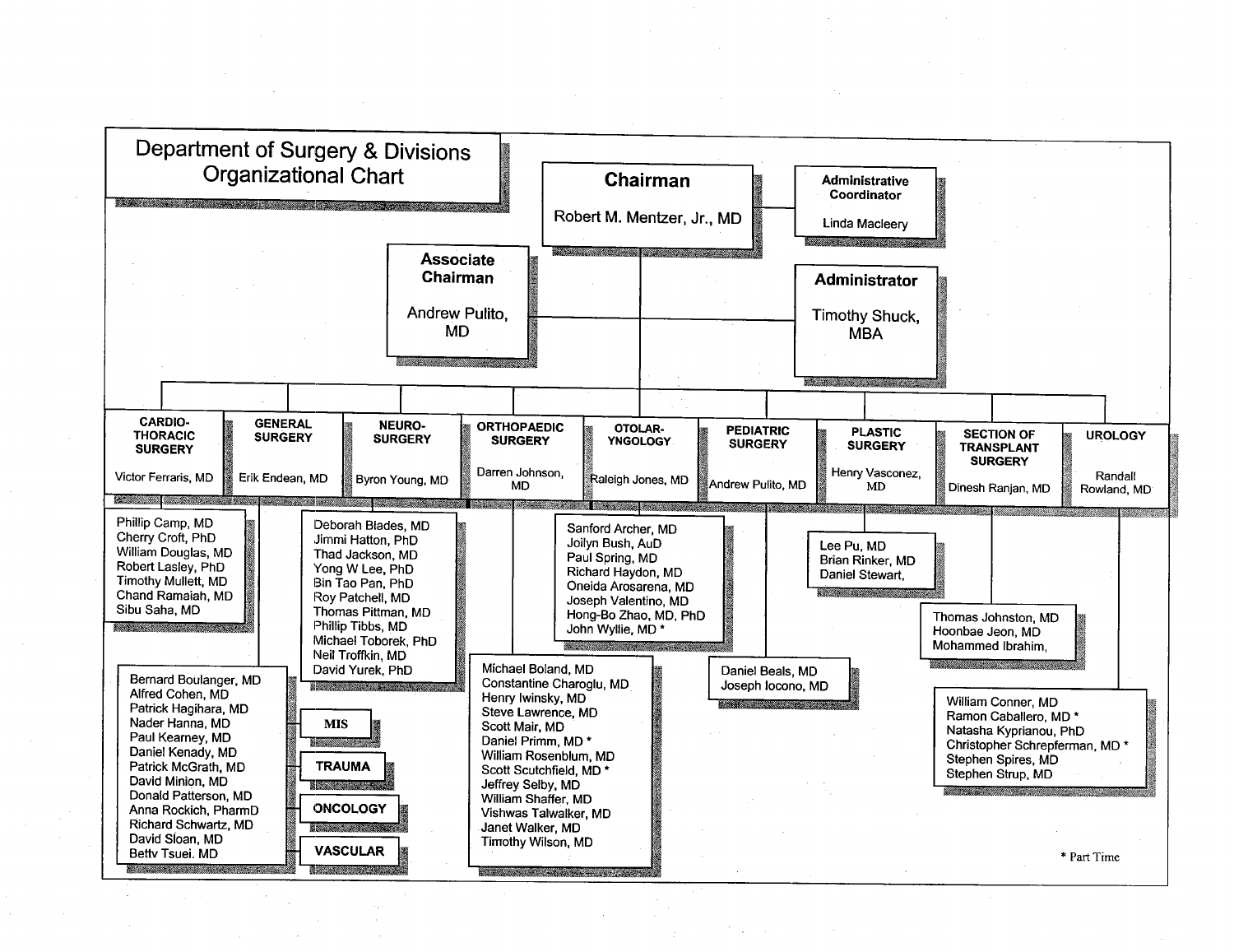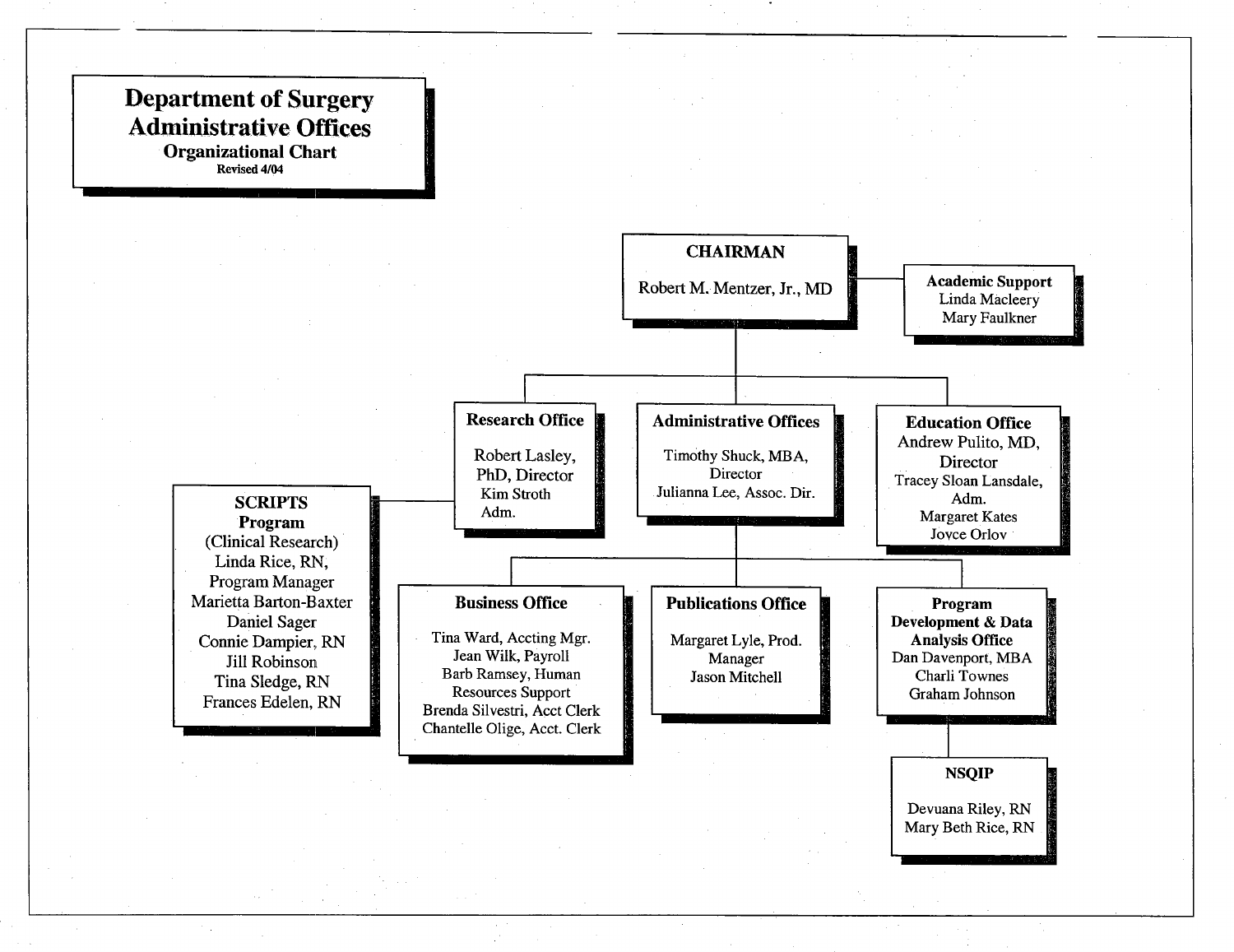## 85 total faculty includes 5 part time 4 fellows appt. as Inst.

Phillip Camp, MD Assistant Professor Cardiöthoracic Surgery

Cherry Croft, Ph.D Assistant Professor Cardiothoracic Surgery

William Douglas, M.D. Assistant Professor Cardiothoracic Surgery

Victor Ferraris, M.D., Ph.D. Professor and Chief Cardiothoracic Surgery

Salik Jahania, M.D. Assistant Professor Cardiothoracic Surgery

Robert Lasley, Ph.D. Professor Cardiothoracic Surgery

Timothy Mullett, M.D. Assistant Professor Cardiothoracic Surgery

Chand Ramaiah, M.D. Assistant Professor Cardiothoracic Surgery

Sibu Saha, M.D. Assistant Professor Cardiothoracic Surgery

Michael Donnelly, Ph.D. Professor Department of Surgery

Suellen Ferraris, Ph.D. Assistant Professor  $-$  part time Department of Surgery

Robert Mentzer, Jr., M.D. Professor and Chair Department of Surgery

Andrew Bernard, M.D. **Instructor** General Surgery

Bernard Boulanger, M.D. Associate Professor General Surgery

Alfred Cohen, M.D. Professor, McDowell Cancer Foundation Endowed Chair General Surgery

Eric Endean, M.D. Professor and Chief General Surgery

Patrick Hagihara, M.D. Professor General Surgery

Nader Hanna, M.D. Assistant Professor General Surgery

Paul Kearney, M.D. Professor General Surgery

Daniel Kenady, M.D. Professor General Surgery

Patrick McGrath, M.D. Professor General Surgery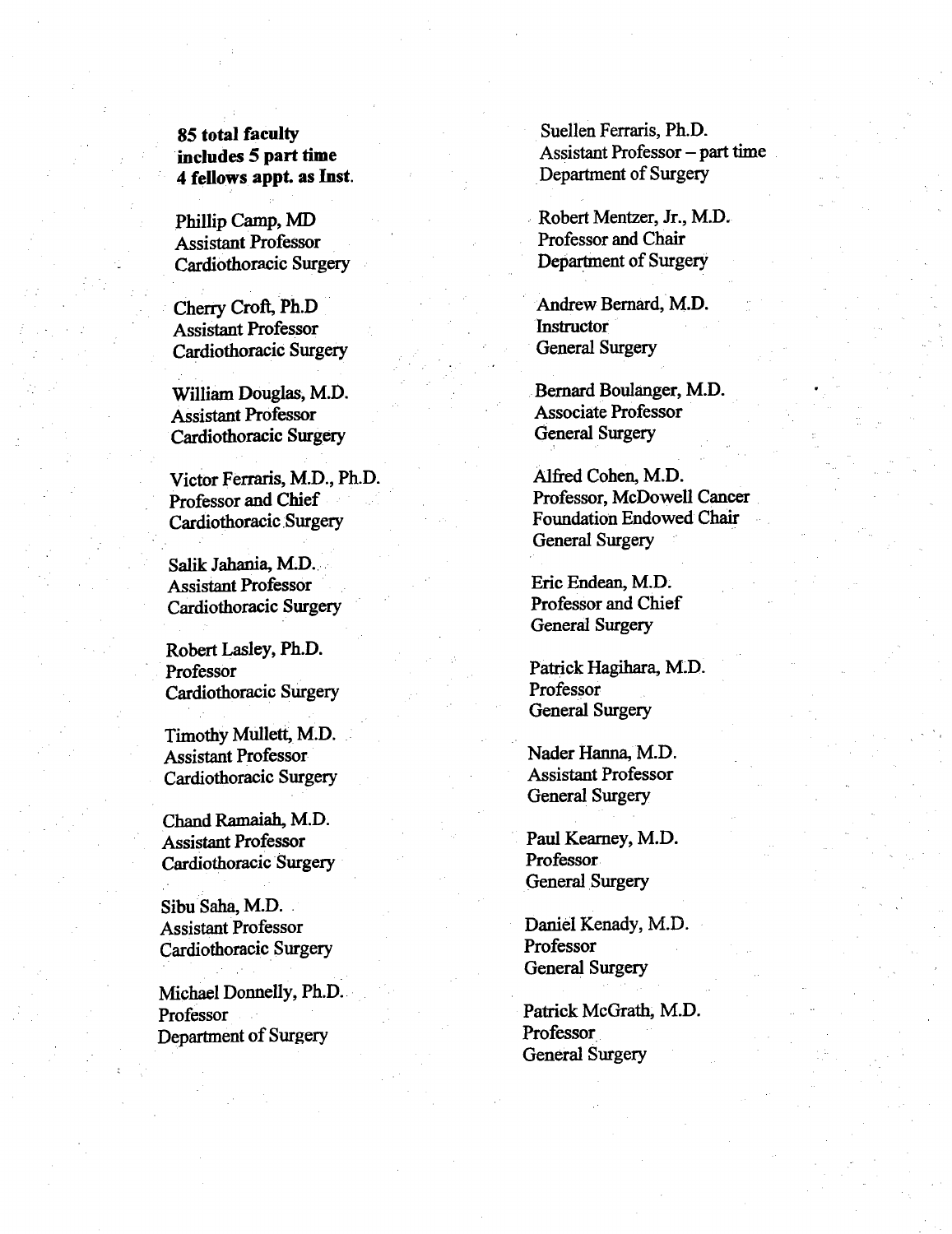Assistant Professor Professor General Surgery Neurosurgery Neurosurgery

General Surgery Neurosurgery Neurosurgery

Donald Patterson, M.D. Phillip Tibbs, M.D. Assistant Professor **Professor** General Surgery Neurosurgery Neurosurgery

Anna Rockich M.S. Pharm.D. Michal Toborek M.D. Ph.D. Assistant Professor Associate Professor General Surgery Neurosurgery Neurosurgery

Richard Schwartz, M.D. Neil Troffkin, M.D. Professor Assistant Professor General Surgery Neurosurgery Neurosurgery

David Sloan, M.D. Byron Young, M.D. General Surgery Neurosurgery Neurosurgery

Assistant Professor General Surgery Neurosurgery Neurosurgery

Associate Professor Assistant Professor Neurosurgery **Orthopaedic Surgery** 

Assistant Professor Assistant Professor Neurosurgery **Orthopaedic Surgery** 

Yong- Woo Lee, Ph.D. Kay Clawson, M.D. Assistant Professor **Professor Professor** Professor **Professor** Professor **Professor** Neurosurgery **Orthopaedic Surgery** 

David Minion, M.D. Roy Patchell, M.D.

Erin Moore, M.D. Thomas Pittman, M.D. Instructor Associate Professor

Associate Professor **Professor** Professor and Chief

Betty Tsuei, M.D.<br>
Assistant Professor<br>
Associate Professor<br>
Associate Professor

Deborah Blades, M.D. Michael Boland, M.D.

Thad Jackson, M.D. Constantine Charoglu, M.D.

Bin-Tao Pan, Ph.D. Henry Iwinski, M.D. Associate Professor Associate Professor Neurosurgery **Orthopaedic Surgery**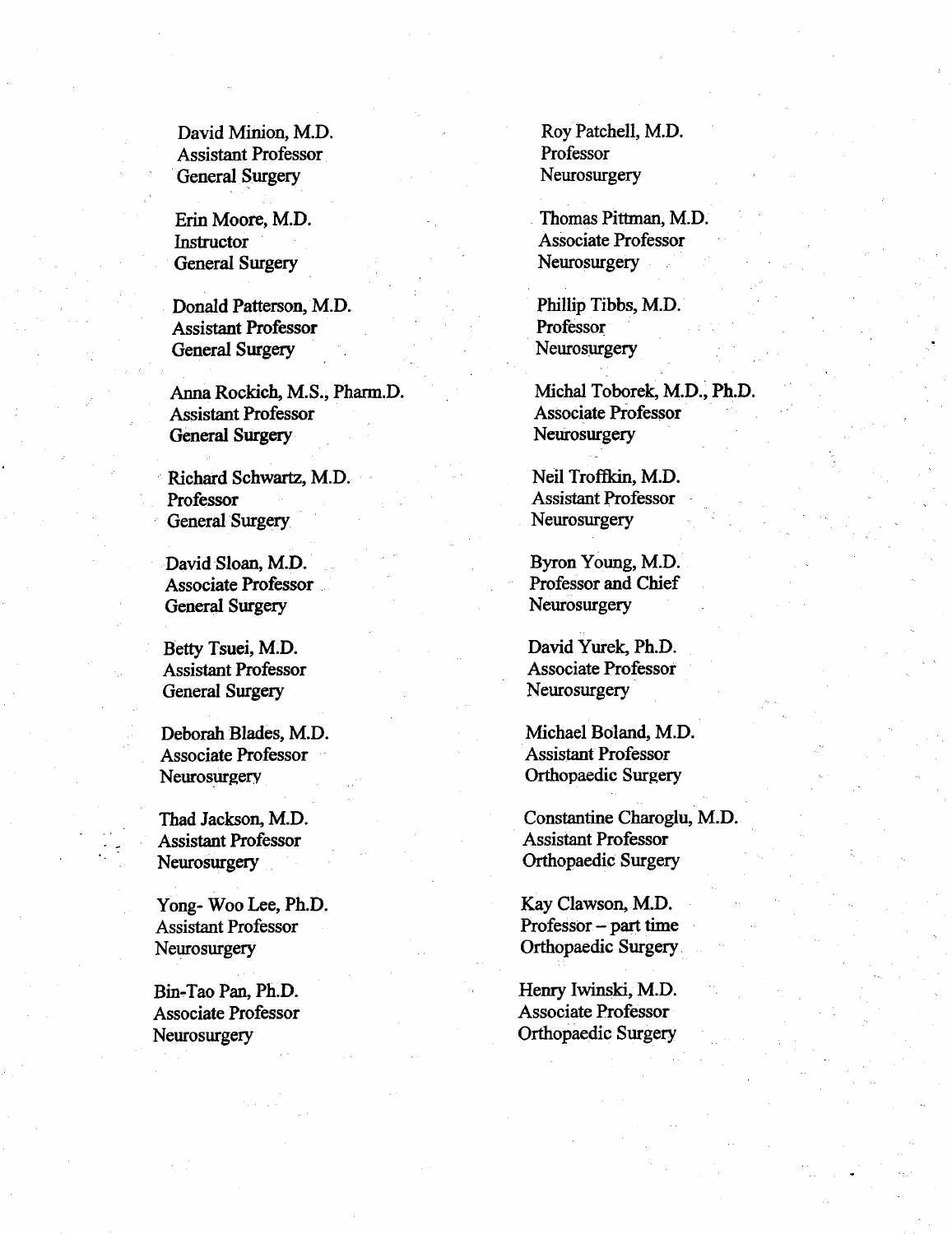Professor and Chief Professor Orthopaedic Surgery Orthopaedic Surgery

Ninad Karandikar, M.D. Janet Walker, M.D. Instructor Associate Professor Orthopaedic Surgery Orthopaedic Surgery

Assistant Professor Assistant Professor Orthopaedic Surgery Orthopaedic Surgery

Assistant Professor Associate Professor Orthopaedic Surgery Otolaryngology

Assistant Professor Assistant Professor Orthopaedic Surgery Colaryngology

William Rosenblum, M.D. Joilyn Bush, Au.D. Assistant Professor Assistant Professor Orthopaedic Surgery Otolaryngology

Instructor Professor Orthopaedic Surgery Collaryngology

Orthopaedic Surgery Otolaryngology

**Assistant Professor** Orthopaedic Surgery Colaryngology

Professor Associate Professor Orthopaedic Surgery Otolaryngology

Vishwas Talwalkar, M.D. John Wyllie, MD Orthopaedic Surgery Otolaryngology

Darren Johnson, M.D. Chester Tylkowski, M.D.

Steven Lawrence, M.D. Timothy Wilson, M.D.

Scott Mair, M.D. Sanford Archer, M.D.

Daniel Primm, M.D. Oneida Arosarena, M.D.

William Satterfield, M.D. Richard Haydon, III, M.D.

Scott Scutchfield, M.D. Raleigh Jones, M.D. Associate Professor Associate Professor and Chief

Jeffrey Selby, M.D.<br>Assistant Professor<br>Assistant Professor<br>Assistant Professor

William Shaffer, M.D. Joseph Valentino, M.D.

Assistant Professor Assistant Professor part time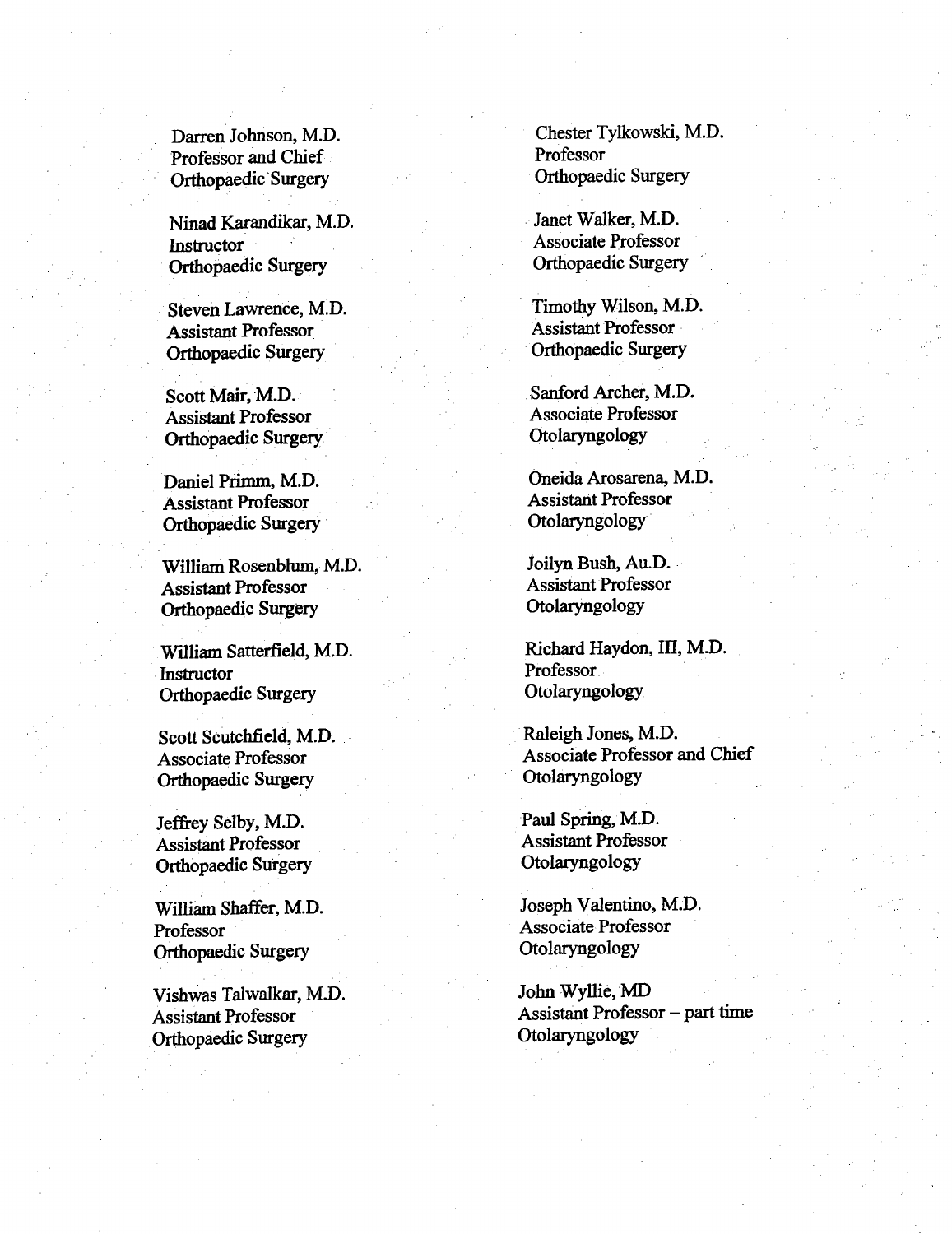Hong-Bo Zhao, M.D., Ph.D.<br>Associate Professor<br>Associate Professor **Assistant Professor** Otolaryngology Section of Transplantation

Pediatric Surgery visiting visiting

Andrew Pulito, M.D. Professor and Chief William Conner, M.D.<br>
Pediatric Surgery<br>
Professor Pediatric Surgery

Thomas Moore, M.D. Assistant Professor – part time<br>
Photos Professor<br>
Professor<br>
Professor Plastic Surgery

Lee Pu, M.D., Ph.D. Assistant Professor Bruce Lucas, M.D. Plastic Surgery Professor

Brian Rinker, M.D.

Daniel Stewart, M.D. Associate Professor Stephen Spires, MD Plastic Surgery Assistant Professor

Henry Vasconez, M.D. Professor and Chief Strup, M.D. Plastic Surgery Associate Professor

Mohamed Ibrahim, M.D., Ph.D. Assistant Professor Section of Transplantation

Hoonbae Jeon, M.D. Assistant Professor Section of Transplantation

Daniel Beals, M.D. Dinesh Ranjan, M.D. Associate Professor Associate Professor and Chief Pediatric Surgery<br> **Pediatric Surgery**<br>
Section of Transplantation

Joseph Iocono, M.D. Ramon Caballero, M.D. Assistant Professor Assistant Professor - Part time Urology

Urology

Urology

Urology

Assistant Professor Randall Rowland, M.D., Ph.D. Plastic Surgery Professor and Chief Urology

Urology

Urology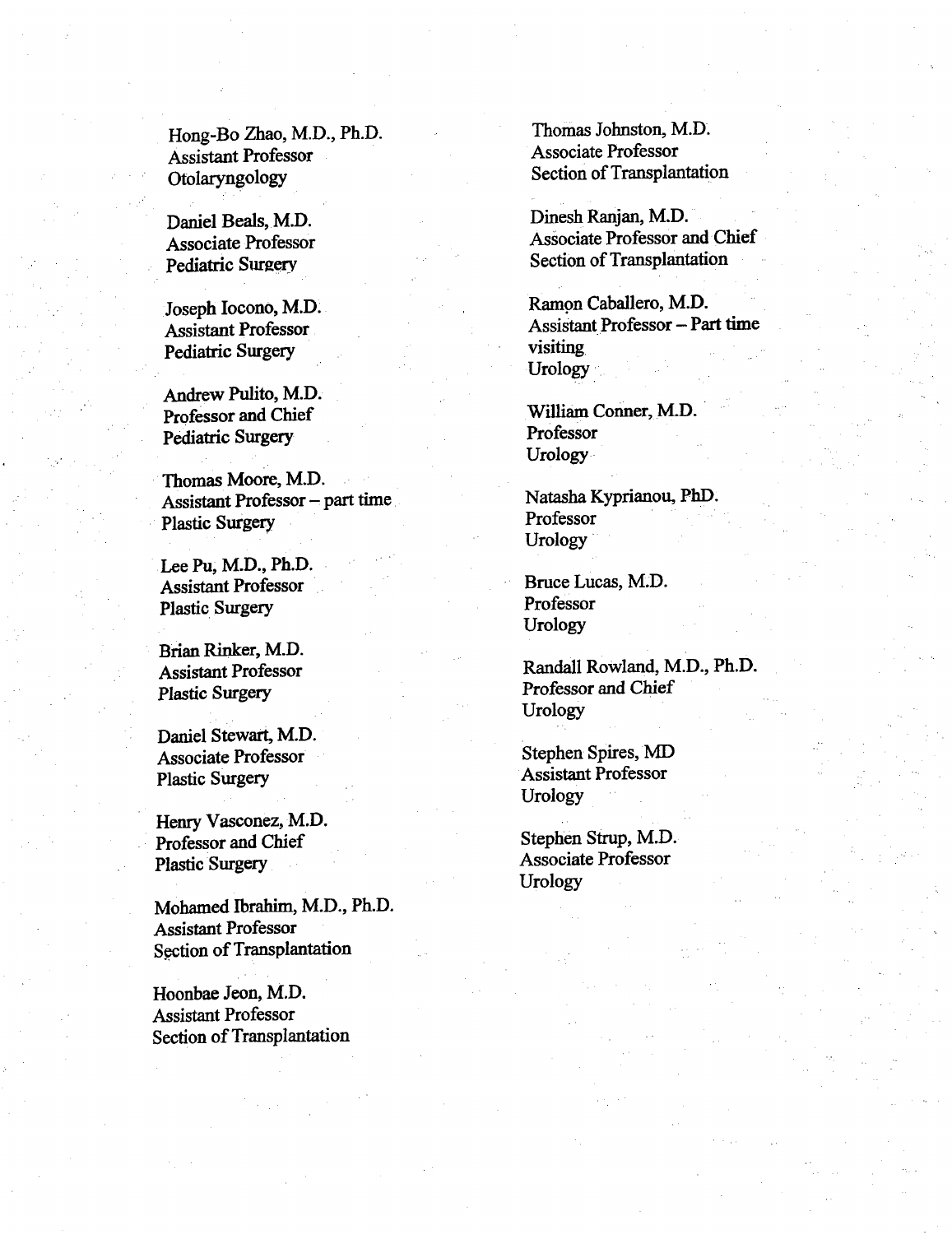## University of Kentucl Division of Orthopedic Surgery & Sports Medici **Current Faculty Members**

| Vame                       | Title            |                                               | <b>Start Date</b> |
|----------------------------|------------------|-----------------------------------------------|-------------------|
| Michael Boland, MD         | <b>Assistant</b> | <b>Hand Surgeon</b>                           | April-03          |
| Constantine Charoglu, MD   | Assistant        | Chief of Hand                                 | August-01         |
| Henry Iwinski, MD          | Associate        | <b>Chief of Pediatrics</b>                    | August-98         |
| Darren Johnson, MD         | Professor        | <b>Chief of Orthopedics/Sports Medicine</b>   | August-93         |
| Steven Lawrence, MD        | Assistant        | Chief of Foot & Ankle, Director Clinical-Orth | August-00         |
| Scott Mair, MD             | Assistant        | Sports Medicine, Director Clinical Sports     | August-98         |
| Williams Rosenblum, MD     | Assistant        | Chief of Trauma                               | August-00         |
| Dan Primm, MD              | <b>Assistant</b> | <b>Part time General</b>                      | August-03         |
| Scott Scutchfield, MD      | Associate        | Part time Reconstruction                      | August-01         |
| Jeff Selby, MD             | Assistant        | Chief Reconstruction & Chief Ortho at VA      | July-02           |
| <b>William Shaffer, MD</b> | Assistant        | Chief of Spine, Residency Program Director    | June- $01$        |
| Vish Talwalkar, MD         | lAssistant       | <b>Pediatrics</b>                             | August-99         |
| Janet Walker, MD           | Associate        | <b>Pediatrics</b>                             | August-89         |
| Tim Wilson, MD             | Assistant        | <b>Sports Medicine</b>                        | August-03         |

 $\bar{z}$